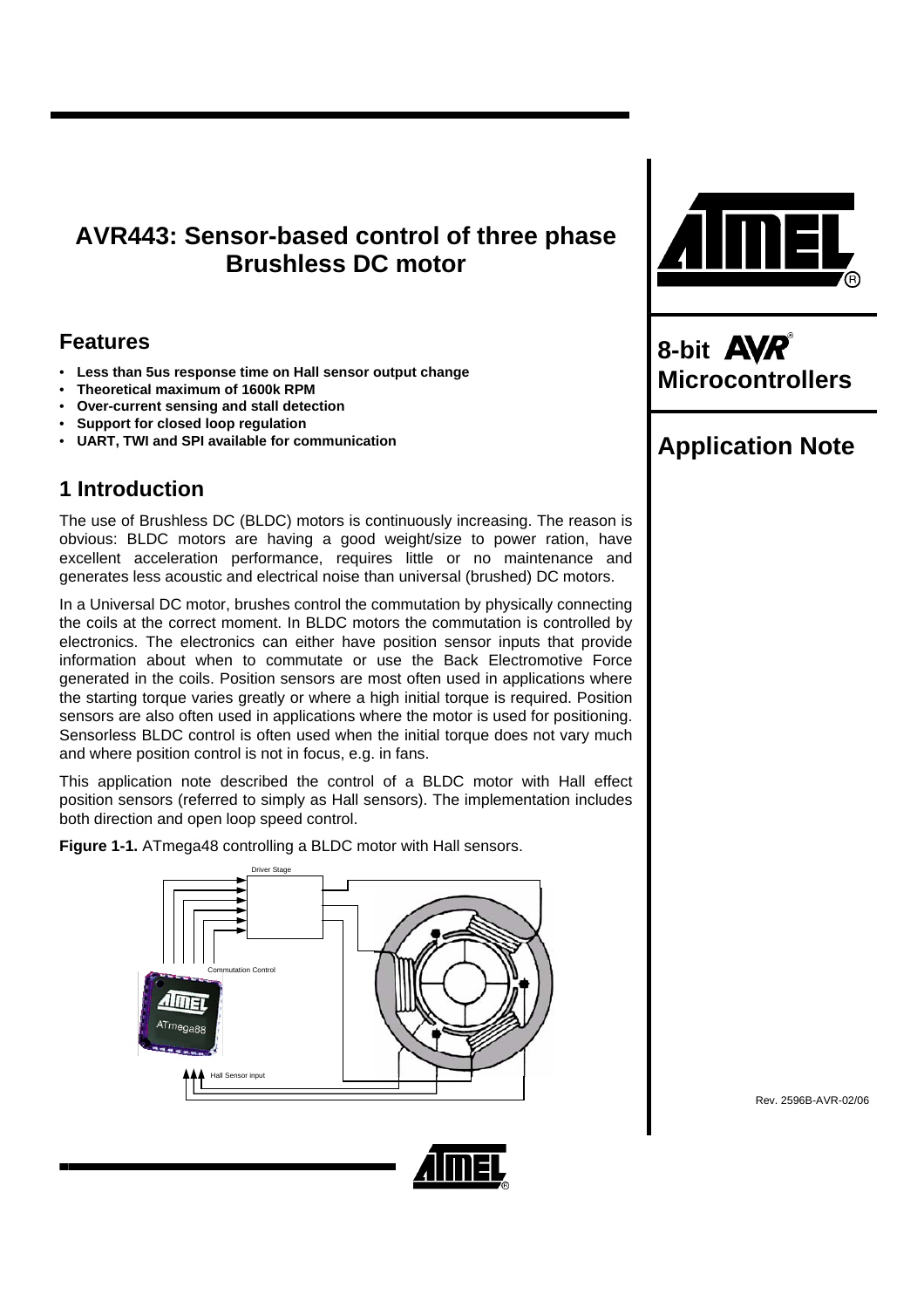## **2 Theory of operation**

Control of a BLDC motor with position sensors can be implemented on sufficiently powerful microcontroller featuring basic hardware peripherals such as Analog to Digital Converter (ADC) and a timer with PWM output. The Atmel ATmega48 covers the requirements for BLDC motor control well – with resources left for other tasks still. Other relevant tasks could e.g. be communication using SPI, UART or TWI protocols.

A three phase BLDC consists of a Stator with has a number of coils. The fundamental three phase BLDC motor has three coils (see [Figure 1-1\)](#page-0-0). Usually the three coils are referred to as U, V and W. In many motors the fundamental number of coils are replicated to have smaller rotation steps and smaller torque ripple.

The rotor in a BLDC motor consists of an even number of permanent magnets. The number of magnetic poles in the rotor also affects the step size and torque ripple of the motor. More poles gives smaller steps and less torque ripple. [Figure 2-1](#page-1-0) shows different configurations of motors with more that one fundamental set of coils and multiple poles.

<span id="page-1-0"></span>**Figure 2-1.** BLDC motors of different types. Motor (a) has two fundamental sets of coils and four poles, (b) has three sets of coils and eight poles and (c) has four sets of coils and eight poles.



The fact that the coils are stationary while the magnet is rotating makes the rotor of the BLDC motor lighter than the rotor of a conventional universal DC motor where the coils are placed on the rotor.

## **2.1 Operation of fundamental BLDC motor**

To simplify the explanation of how to operate a three-phase BLDC motor a fundamental BLDC with only three coils is considered.

To make the motor rotate the coils are energized (or "activated") in a predefined sequence, making the motor turn in one direction, say clockwise. Running the sequence in reverse order the motor run in the opposite direction. One should understand that the sequence defines the direction of the current flow in the coils and thereby the magnetic field generated by the individual coils. The direction of the current determines the orientation of the magnetic field generated by the coil. The magnetic field attracts and rejects the permanent magnets of the rotor. By changing the current flow in the coils and thereby the polarity of the magnetic fields at the right moment – and in the right sequence – the motor rotates. Alternation of the current flow through the coils to make the rotor turn is referred to as commutation.

A three-phase BLDC motor has six states of commutation. When all six states in the commutation sequence have been performed the sequence is repeated to continue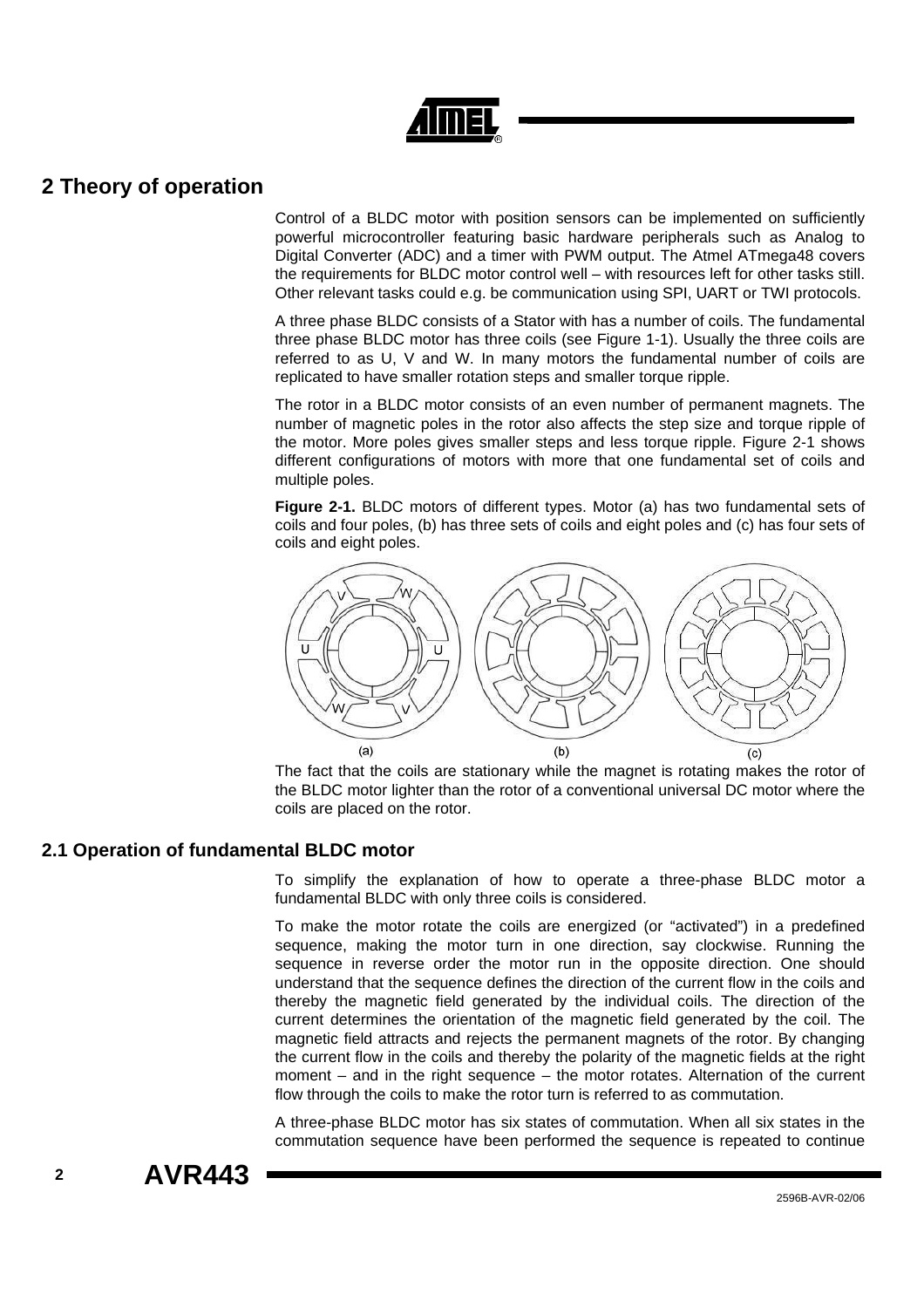# **AVR443**

the rotation. The sequence represents a full electrical rotation. For motors with multiple poles the electrical rotation does not correspond to a mechanical rotation. A four pole BLDC motor use four electrical rotation cycles to have one mechanical rotation. When specifying the number of Rotations Per Minute subsequently, the number of electrical rotations is referred to unless otherwise mentioned.

The most elementary commutation driving method used for BLDC motors is an on-off scheme: A coil is either conducting (in on or the other direction) or not conducting. Connecting the coils to the power and neutral bus induces the current flow (accomplished using a driver stage). This is referred to as trapezoidal commutation or block commutation. An alternative method is to use a sinusoidal type waveform. This application note covers the block commutation method.

The strength of the magnetic field determines the force and speed of the motor. By varying the current flow thought the coils the speed and torque of the motor can be varied. The most common way to control the current flow is to control the (average) current flow through the coil. This can be accomplished by switching the supply voltage to the coils on and off so that the relation between on and off time defines the average voltage over the coil and thereby the average current.

<span id="page-2-0"></span>**Figure 2-2.** Current flow through the coils/ magnetic field generated by the coils U, V and W in the six commutation states for a BLDC motor. Hall sensor outputs are also shown.



For BLDC motors the commutation control is handled by electronics. The simplest way to control the commutation is to commutate according the outputs from a set of position sensors inside the motor. Usually Hall sensors are used. The Hall sensors change their outputs when the commutation should be changed (see [Figure 2-2\)](#page-2-0). Quite simple!

Secondary functions for the electronics in a BLDC motor control application is to ensure that the speed is as desired either by open or closed loop control. In either case it is however also recommended to have stall detection (blocked motor) and overload detection.

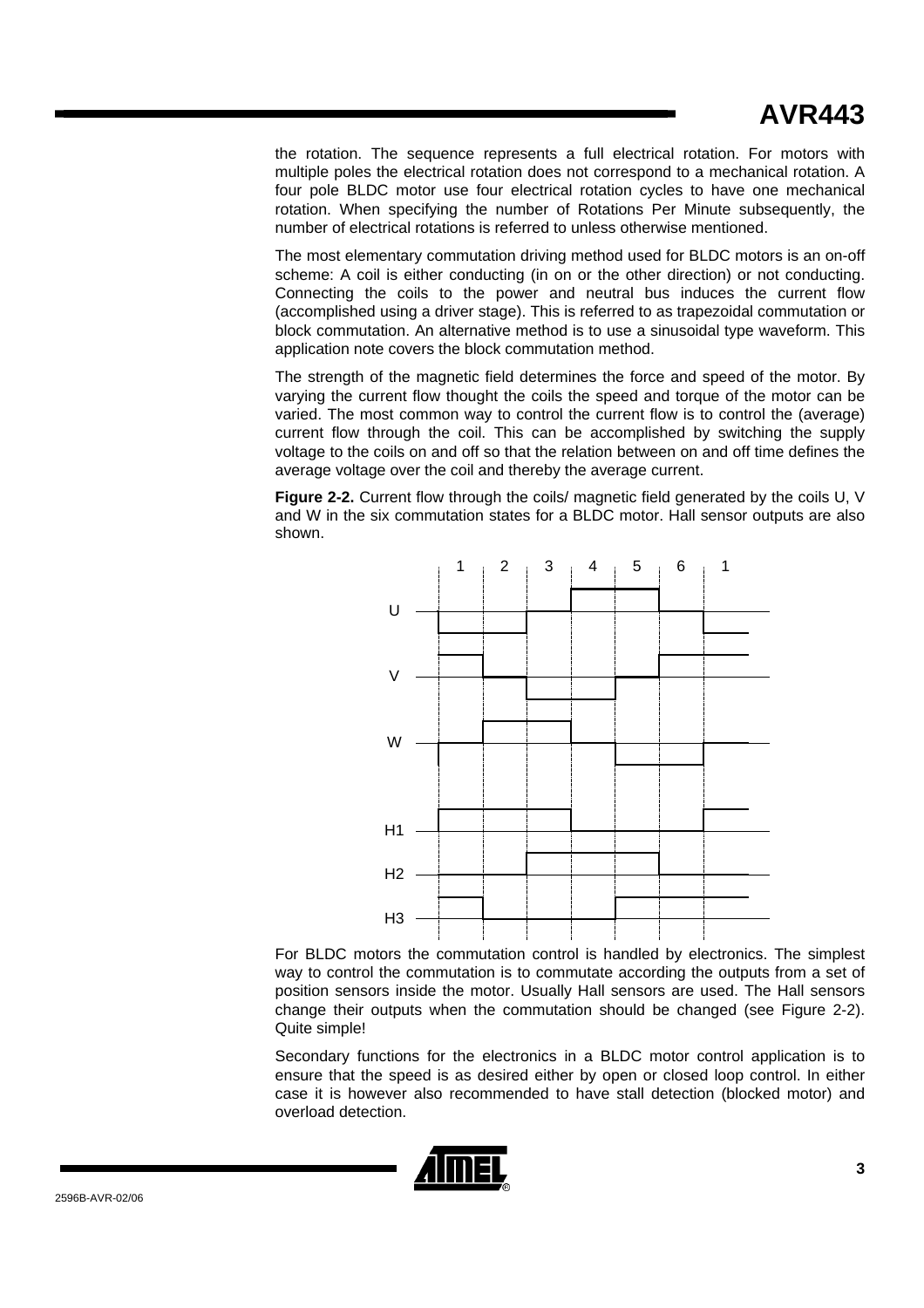

## **2.2 Implementation - Hall sensor based control of BLDC motor**

The implementation is controlling a BLDC motor in open loop. The motor current is measured and speed is monitored, to be able to respond to stall and overload situations. Three PWM channels are connected to the low side of the driving Halfbridges to control the speed of the motor. The typical driver stage for a BLDC motor can be seen in [Figure 2-3.](#page-3-0)

<span id="page-3-0"></span>**Figure 2-3.** Typical driver-bridge for a three-phase BLDC motor.



The driver stage is implemented slightly different in practice to accommodate for the lacking possibility to control the high side FETs directly from logic output levels from the AVR. [Figure 2-4](#page-3-1) shows the actual implementation of the driver for each coil. Other implementations can be used if desired. The default state of the drivers is off. The driver stage can deliver app 2 A continuously at 12V.

<span id="page-3-1"></span>**Figure 2-4.** Driver circuit for the U, V and W motor coils (only U driver shown).



Three PWM channels, OC0A, OC0B and OC2B, control the low side of the driver bridge (e.g. UL on [Figure 2-4\)](#page-3-1). This gives the possibility to control the current flow using hardware based PWMs with a minimum of timer resources in use. This controls the speed of the motor: by varying the duty cycle of the PWM output the current flow and thereby the speed (and torque) of the motor is controlled.

It is also possible to have PWM based control of the high side of the bridge, but that would require all the ATmega48 timers. Further, it would require either that shoot through protection is integrated in the driver circuit or that dead time is handled in software. If active breaking is used it can be desired to use PWM channels for both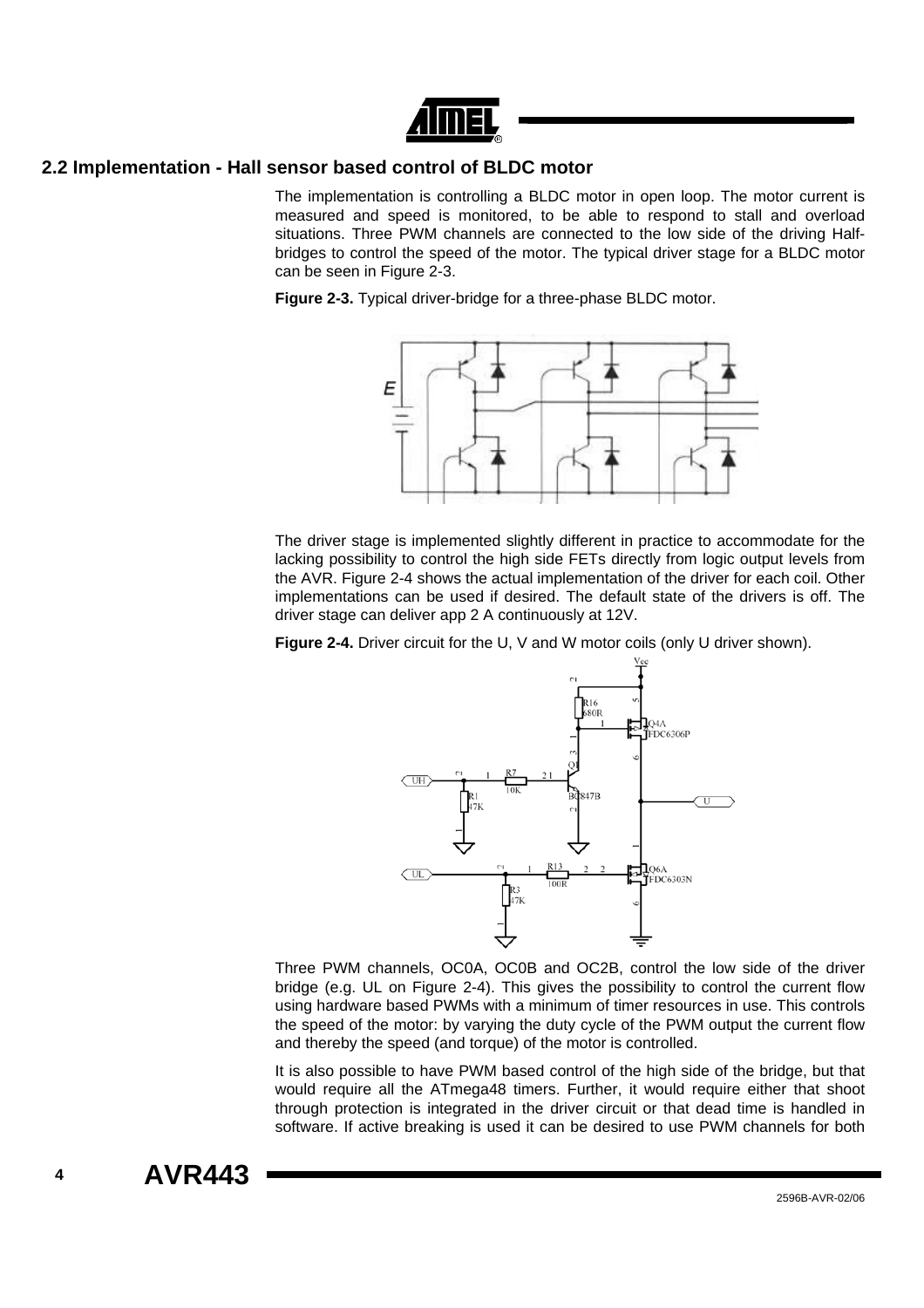high and low side of the drivers to distribute the power dissipation more evenly over the effect transistors. However, in most applications this is not required.

A single ADC channel is used to measure the current flow. The ADC has a resolution of 10 bits and uses an external 2.5V reference; this gives an accuracy of approximately 2.4mV, which is sufficient for over-current detection as the voltage over a 0.22 ohm shunt resistor is 220mV when 1A flows through it. If required the ADC can be triggered by the PWM to measure current when not switching or run continuously with a given sampling frequency. A second ADC channel is used to measure a potentiometer voltage for setting the motor speed.

The Hall sensor outputs are connected to the three pins on PORTB which all features interrupt on level change (pin change interrupt). In case the Hall sensors outputs change their logic levels, an interrupt is executed and the commutation state corresponding to the new Hall sensor output is determined. Note that the lowest pins on a PORT are used intentionally to speed optimize the decoding of the Hall signals.

An overview of the resources used are listed in [Table 2-1.](#page-4-0)

| <b>Resource</b>                        | <b>Usage</b>                         |
|----------------------------------------|--------------------------------------|
| ADC                                    | Current measurements                 |
| PORTD[3] - Timer Counter 2: OC2B       | Control of low side drivers – W coil |
| PORTD[5,6] - Timer Counter 0: OC0[A,B] | Control of low side drivers          |
| PORTD[7,4,2]                           | Control of high side drivers         |

<span id="page-4-0"></span>**Table 2-1.** Resources used for motor control.

It is worth mentioning that the hardware resources for UART, SPI and TWI communication are still available if required. Note that it is not recommended to use interrupts for communication, unless the potential effect on the commutation response time is considered first.

## **2.3 Software description**

All code is implemented in C language using the IAR EWAVR 3.20C compiler (free up to 4kB of binary output). The functions available in the implementation are listed below. Only the most important function, the Pin Change Interrupt routine, handling the commutation change upon a change in the Hall sensor output, is described by flowchart.

Note that the implementation locks a number of registers for certain variables to ensure fast execution of the interrupt handling the commutation. The registers locked are rarely used when not using the compilers standard libraries for handling strings. Even if a conflict should emerge this can be taken care of by recompiling the standard **libraries** 

**void** Init\_MC\_timers( **void** )

Initialize the Timer 10 and timer 2 to run in Phase and frequency correct PWM mode (symmetric PWM). The base frequency is set to 32kHz (can be reduced at the expense of lower resolution on the speed control). The functions also ensures that the timers are counting in synch.

**void** Init\_MC\_Pin\_Change\_Interrupt( **void** )

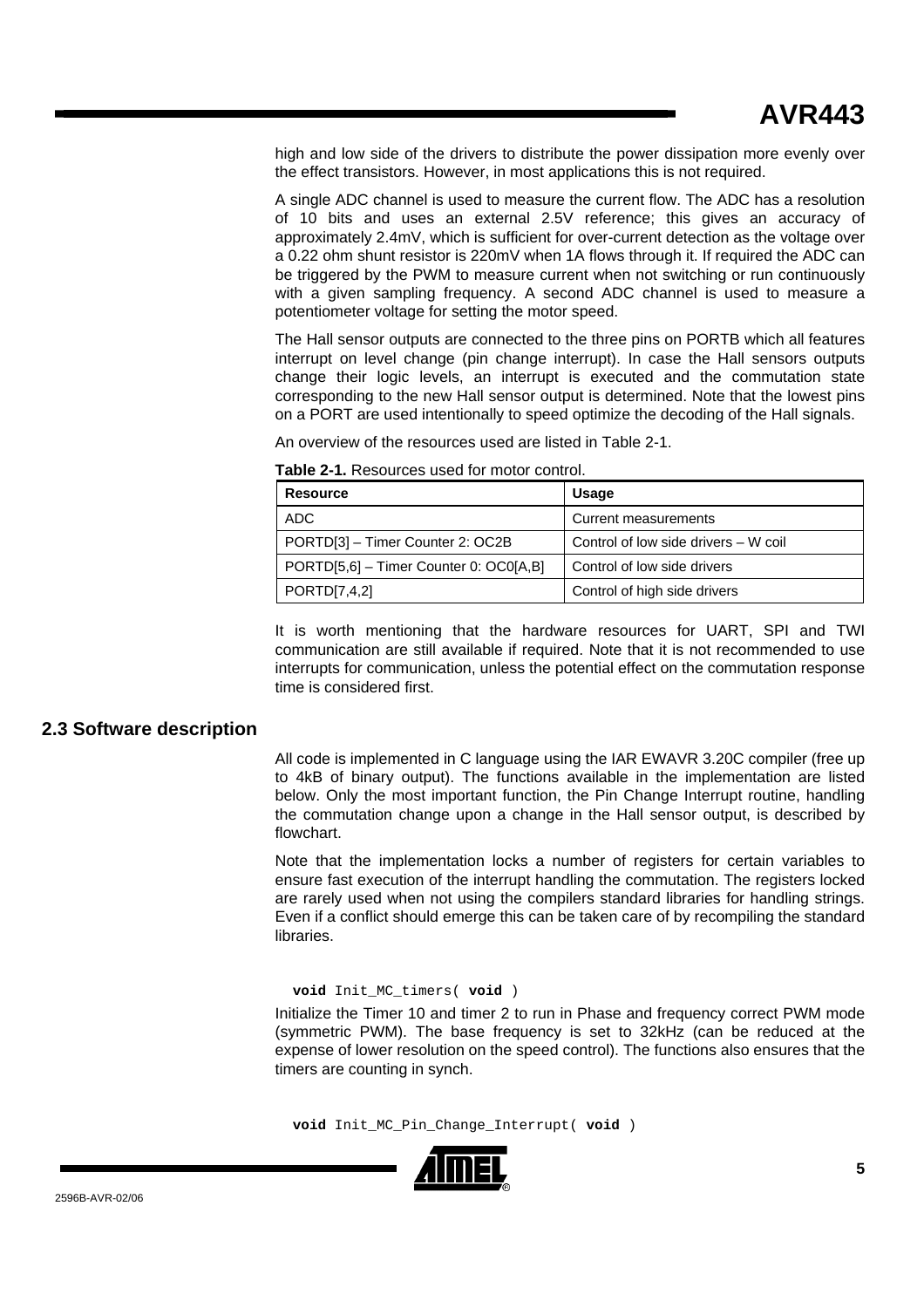

Sets up the pins used to sense the Hall sensor signals to generate interrupt if the pin level changes (both rising and falling edge).

#### **void** Init\_ADC( **void** )

Sets up the ADC with prescaler value 4, which means a maximum sample speed of CPU frequency divided by 52 (13\*4). With the ADC measuring the speed set point and shunt voltage, this gives a reaction time of two samples for detecting overcurrent.

## **void** Set\_Direction( **unsigned char** direction )

Set the commutation table pointer up to point at either the clockwise or counter clockwise direction table. Note that it is not recommended to change direction without first reducing the speed of the motor, preferably stopping it fully.

#### **void** Set\_Speed( **unsigned char** speed )

Updates the output compare registers of the timer 0 and timer 2 which control the duty cycle of the PWM output and thereby the speed of the motor. The method used ensures that that all PWM channels are behaving same duty cycle.

**unsigned char** Get\_Speed( **void** ) Returns the speed of the rotor. Not implemented.

#### *\_\_interrupt* **void** PCINT0\_ISR( **void** )

Updates the PWM outputs controlling the low side of the driver and the IO controlling the high side of the driver. To ensure a speed optimal interrupt the variables used in the interrupt are placed and in reserved registers (locked for this purpose only). Further, the information required to do the commutation is placed in tables that can be accessed very efficiently using the Hall sensor input signals as offset. The interrupt is described by the flowchart in figure [Figure 2-5.](#page-6-0)

#### **void** Release\_motor( **void** )

Floats the outputs from the AVR connected to the driver stage. This will disable the drivers to ensure that not current flows into the motor coils. Not implemented.

**6 AVR443**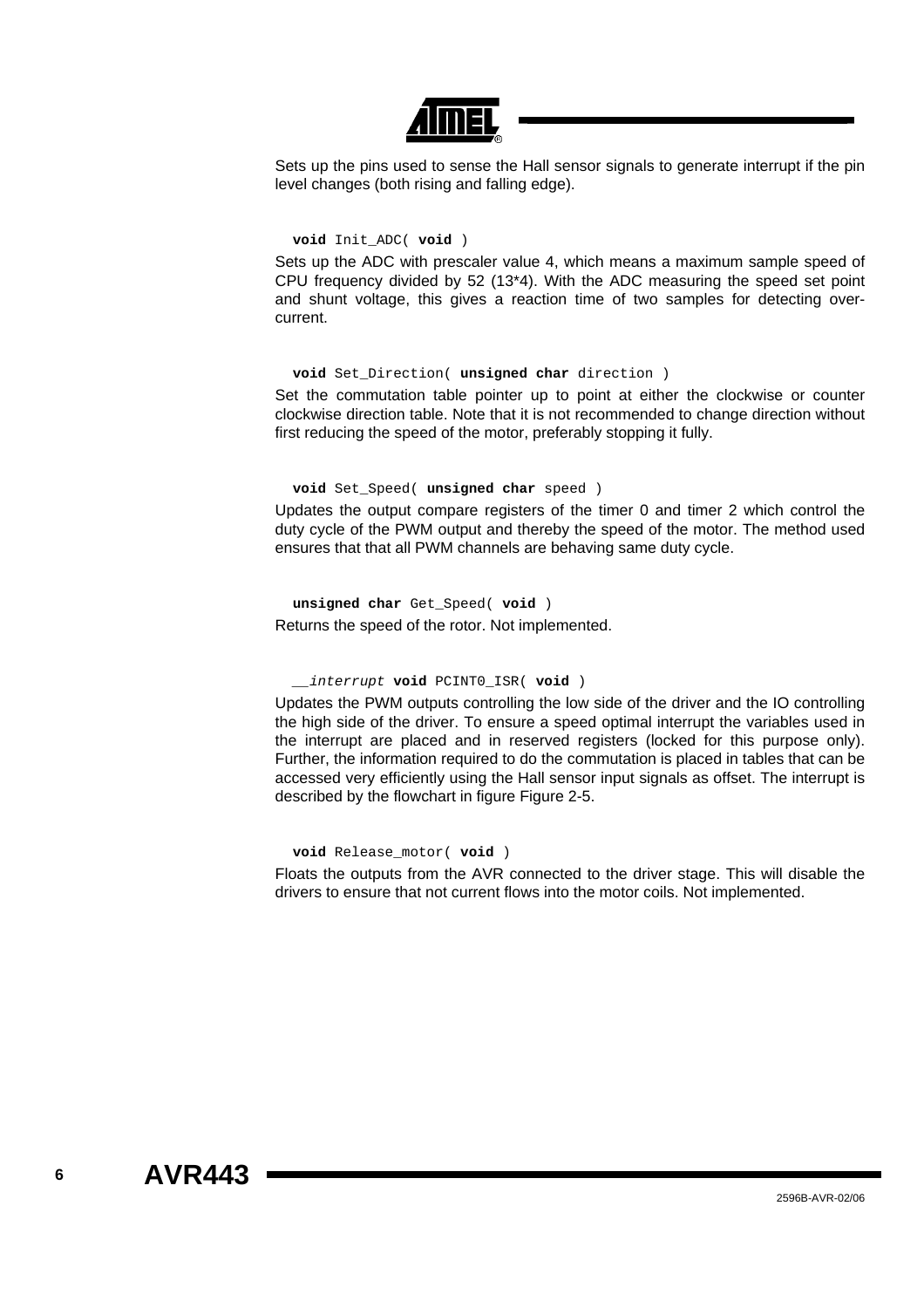

<span id="page-6-0"></span>

## **2.4 Performance of current implementation**

- 8 bit resolution on the speed control.
- Code size is app 500 bytes (current implementation is 350 bytes)
- Response time to Hall sensor signal changes is below 5us.
- Pin-Change interrupt routine (Hall input) takes app 50 CPU cycles. At 8MHz this gives a giving a theoretical maximum of 1600k RPM (8MHz/(50 cycles \* 6 commutation states) \* 60 sec/min) - if over-current control and communication is not considered.